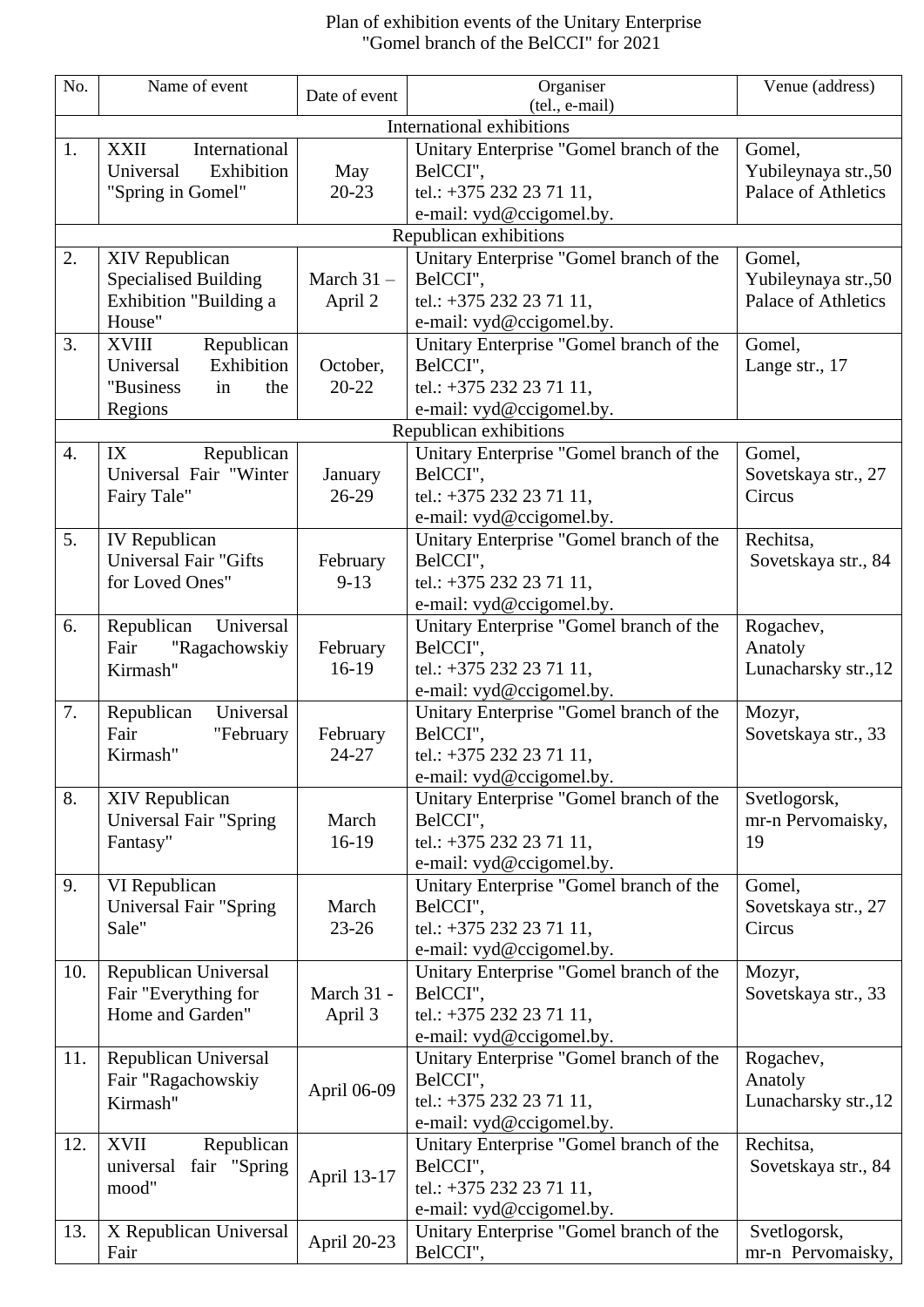|     | "Everything for home"      |            | tel.: $+375$ 232 23 71 11,                                          | 19                   |
|-----|----------------------------|------------|---------------------------------------------------------------------|----------------------|
|     | and family"                |            | e-mail: vyd@ccigomel.by.                                            |                      |
| 14. | Universal<br>Republican    |            | Unitary Enterprise "Gomel branch of the                             | Rogachev,            |
|     | Fair<br>"Ragachowskiy      | May 18-21  | BelCCI",                                                            | Anatoly              |
|     | Kirmash"                   |            | tel.: +375 232 23 71 11,                                            | Lunacharsky str., 12 |
|     |                            |            | e-mail: vyd@ccigomel.by.                                            |                      |
| 15. | XV<br>Republican           |            | Unitary Enterprise "Gomel branch of the                             | Mozyr,               |
|     | Universal Fair             | June 16-19 | BelCCI",                                                            | Sovetskaya str., 33  |
|     | "Paleskaya skarbnitsa"     |            | tel.: +375 232 23 71 11,                                            |                      |
|     |                            |            | e-mail: vyd@ccigomel.by.                                            |                      |
| 16. | XII Republican             |            | Unitary Enterprise "Gomel branch of the                             | Gomel,               |
|     | <b>Universal Fair</b>      | June 22-25 | BelCCI",                                                            | Sovetskaya str., 27  |
|     | "Summer Pricefall"         |            | tel.: +375 232 23 71 11,                                            | Circus               |
|     |                            |            | e-mail: vyd@ccigomel.by.                                            |                      |
| 17. | Universal<br>Republican    |            | Unitary Enterprise "Gomel branch of the                             | Rogachev,            |
|     | Fair<br>"Ragachowskiy      | September  | BelCCI",                                                            | Anatoly              |
|     | Kirmash"                   | $7 - 10$   | tel.: +375 232 23 71 11,                                            | Lunacharsky str., 12 |
|     |                            |            | e-mail: vyd@ccigomel.by.                                            |                      |
| 18. | Republican<br><b>XVIII</b> |            | Unitary Enterprise "Gomel branch of the                             | Svetlogorsk,         |
|     | Universal<br>Fair          | September  | BelCCI",                                                            | mr-n Pervomaisky,    |
|     | "Svetlogorsk Mosaic"       | $14 - 17$  | tel.: +375 232 23 71 11,                                            | 19                   |
|     |                            |            | e-mail: vyd@ccigomel.by.                                            |                      |
| 19. | V Republican Universal     |            | Unitary Enterprise "Gomel branch of the                             | Gomel,               |
|     | Fair<br>Colors<br>of       | September  | BelCCI",                                                            | Sovetskaya str., 27  |
|     | Autumn»                    | $20 - 23$  | tel.: +375 232 23 71 11,                                            | Circus               |
|     |                            |            | e-mail: vyd@ccigomel.by.                                            |                      |
| 20. | I Republican Universal     |            | Unitary Enterprise "Gomel branch of the                             | Rechitsa,            |
|     |                            | September  | BelCCI",                                                            | Sovetskaya str., 84  |
|     | Fair "Rechytsky            | $21 - 25$  | tel.: +375 232 23 71 11,                                            |                      |
|     | Kirmash"                   |            |                                                                     |                      |
| 21. | XIV Republican             |            | e-mail: vyd@ccigomel.by.<br>Unitary Enterprise "Gomel branch of the | Rechitsa.            |
|     | <b>Universal Fair</b>      | October    | BelCCI",                                                            | Sovetskaya str., 84  |
|     |                            | $12 - 16$  | tel.: +375 232 23 71 11,                                            |                      |
|     | "Rechytsky Kirmash"        |            | e-mail: vyd@ccigomel.by.                                            |                      |
| 22. | Republican Universal       |            | Unitary Enterprise "Gomel branch of the                             | Mozyr,               |
|     | Fair "Everything for       | October    | BelCCI",                                                            | Sovetskaya str., 33  |
|     | Home and Garden"           | 27-30      | tel.: +375 232 23 71 11,                                            |                      |
|     |                            |            | e-mail: vyd@ccigomel.by.                                            |                      |
| 23. | IX Republican              |            | Unitary Enterprise "Gomel branch of the                             | Svetlogorsk,         |
|     | Universal Fair "Slavic     | October    | BelCCI",                                                            | mr-n Pervomaisky,    |
|     | Gostinets"                 | 19-22      | tel.: +375 232 23 71 11,                                            | 19                   |
|     |                            |            | e-mail: vyd@ccigomel.by.                                            |                      |
| 24. | Universal<br>Republican    |            | Unitary Enterprise "Gomel branch of the                             | Rogachev,            |
|     | "Ragachowskiy<br>Fair      |            | BelCCI",                                                            | Anatoly              |
|     | Kirmash"                   | November   | tel.: +375 232 23 71 11,                                            | Lunacharsky str., 12 |
|     |                            | 16-19      | e-mail: vyd@ccigomel.by.                                            |                      |
|     |                            |            |                                                                     |                      |
| 25. | IX Republican              |            | Unitary Enterprise "Gomel branch of the                             | Gomel,               |
|     | Universal Fair             | November   | BelCCI",                                                            | Sovetskaya str., 27  |
|     | "Generous Autumn"          | $23 - 26$  | tel.: +375 232 23 71 11,                                            | Circus               |
|     |                            |            | e-mail: vyd@ccigomel.by.                                            |                      |
| 26. | III<br>Republican          |            | Unitary Enterprise "Gomel branch of the                             | Svetlogorsk,         |
|     | Universal Fair "Winter     | December   | BelCCI",                                                            | mr-n Pervomaisky,    |
|     | Patterns"                  | $14 - 17$  | tel.: +375 232 23 71 11,                                            | 19                   |
|     |                            |            | e-mail: vyd@ccigomel.by.                                            |                      |
| 27. | Republican Universal       |            | Unitary Enterprise "Gomel branch of the                             | Mozyr,               |
|     | Fair "All for Home and     | December   | BelCCI",                                                            | Sovetskaya str.,     |
|     | Family"                    | $8 - 11$   | tel.: +375 232 23 71 11,                                            | 27A                  |
|     |                            |            |                                                                     |                      |